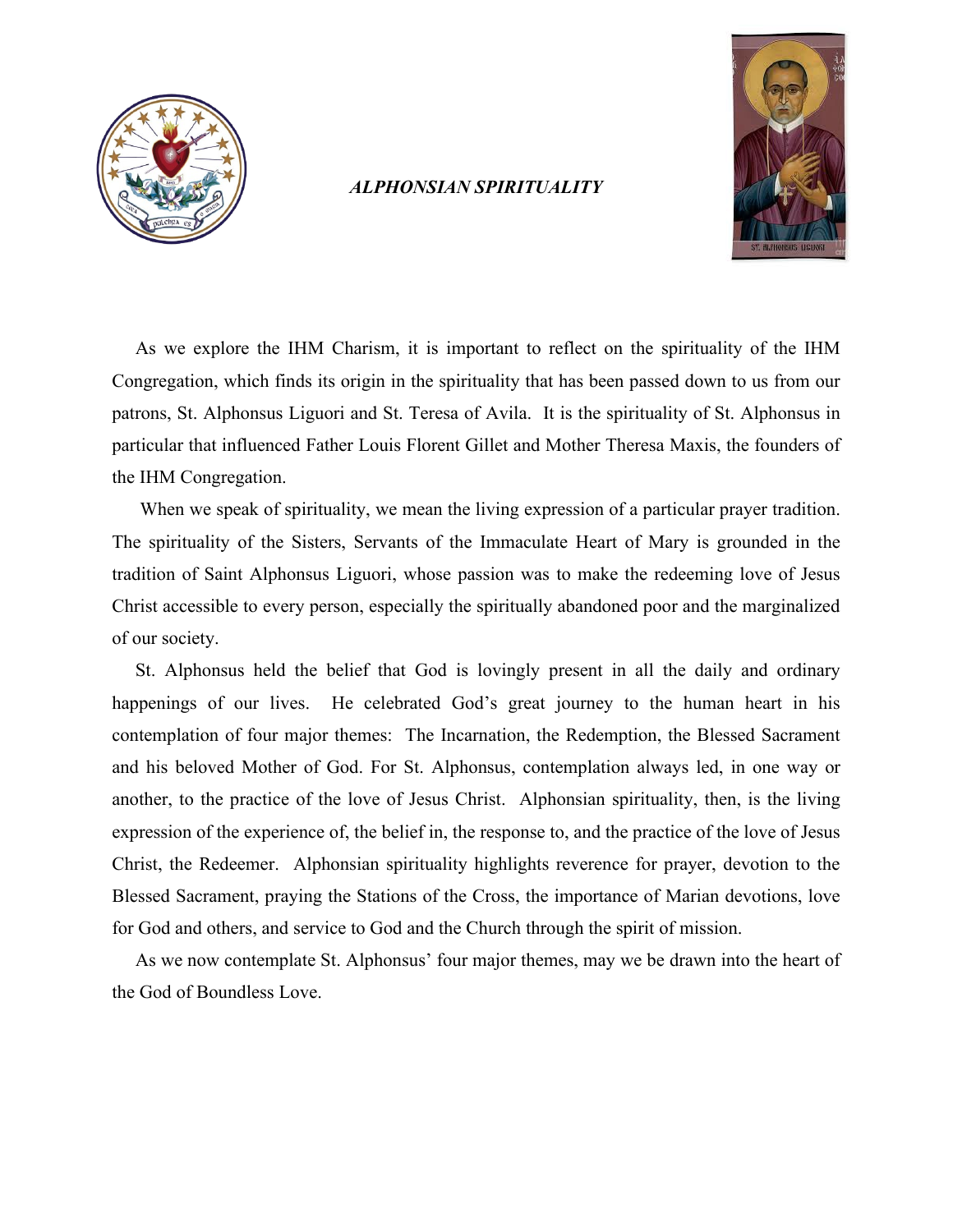# *THE INCARNATION: THE CRIB*

Christmas, for St. Alphonsus, was the revelation of the true face of God, the unexpected God who surprised humanity by appearing as a small, defenseless child. To contemplate this wondrous mystery of the Incarnation is to experience God's mercy in a new way. Taking on human flesh and becoming one with us reveals God's tender affection for us. This God, on fire with love for us, comes to enkindle in our hearts that same love for the entire human family.

Alphonsus is fascinated with the affection of a God who dis-placed Himself, who stooped down to become one with us. By drawing us to contemplate the mystery of the nativity in its totality, Alphonsian spirituality rids us of the narrow notion that the crib represents only the Infant, appealing and lovely as that may be during the Christmas season. Alphonsus calls us to recognize that the mystery of the Incarnation embraces human life in its entirety.

Through the Incarnation, God comes to penetrate and inhabit our ordinariness. God draws near to us in all the real and ordinary situations of our lives. Jesus, the Word-made-flesh, points to the dignity of all human persons, and invites us to commit ourselves to the love and service of our brothers and sisters.

Our faith in the mystery of the Incarnation enables us to see God in the people we meet, to really see them so as to enter their world, to look into their eyes, and to see the face of God anew.

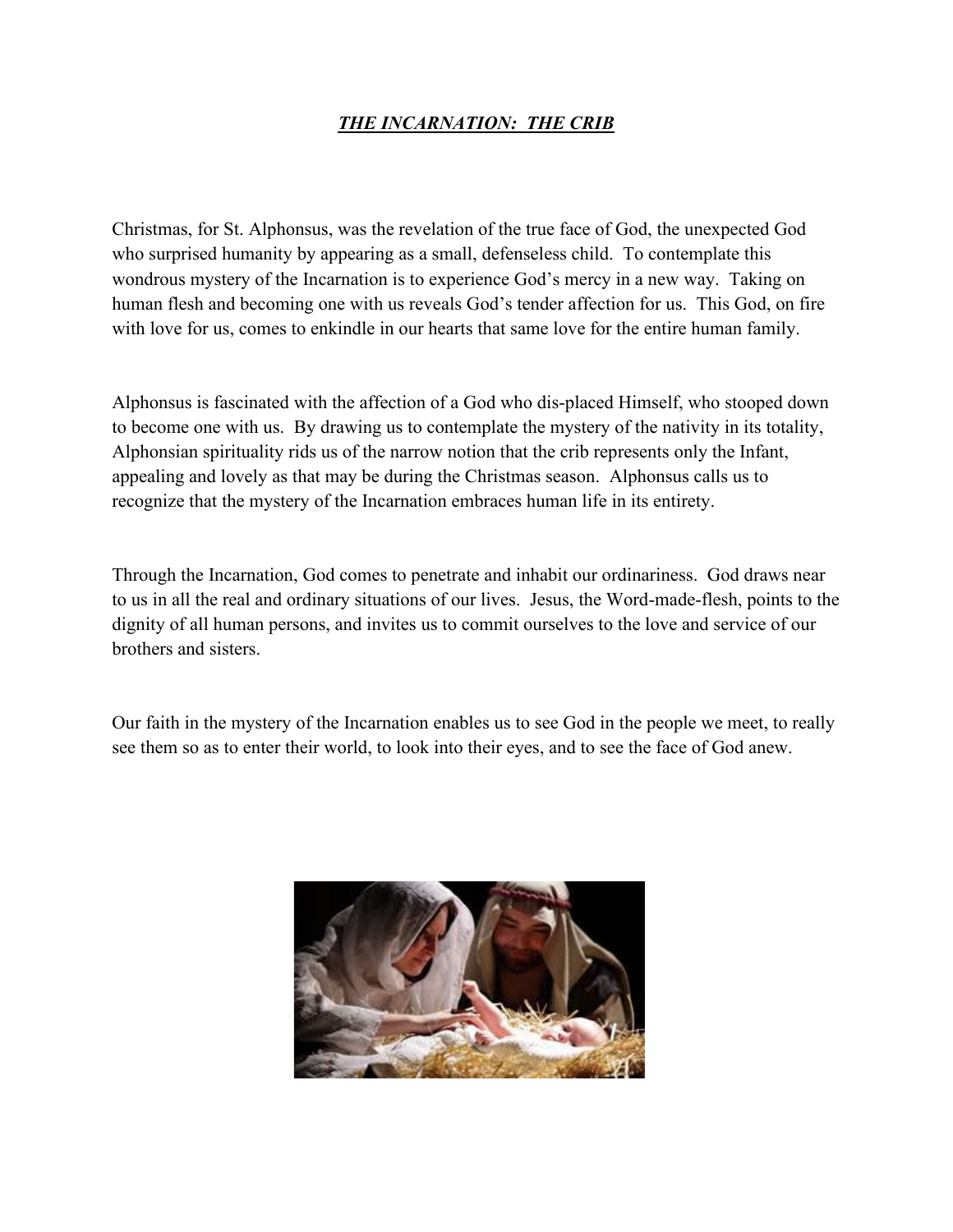The Incarnation was not a mere coming, a temporary visit of one who was to be a fleeting sign of the Father's love. The Incarnation is Jesus entrance into our world in history.

- $\triangleright$  Am I aware of Jesus' continuing presence in my life in this third millennium?
- $\triangleright$  How welcoming am I to that presence?
- $\triangleright$  How am I able to see the face of God in the faces of the people I meet each day?

# *LET US PRAY IN THE WORDS OF ST. ALPHONSUS*

*O sweet Infant Jesus, let my heart be Your crib and Your resting place. I desire to purify it from all sinfulness and imperfection, and to furnish it – though ever so poorly, with charity, humility, and a desire to conform to Your plan for my life. Make my heart serve as Your crib, not only during the Christmas season, but let it always be a fitting dwelling place for You.*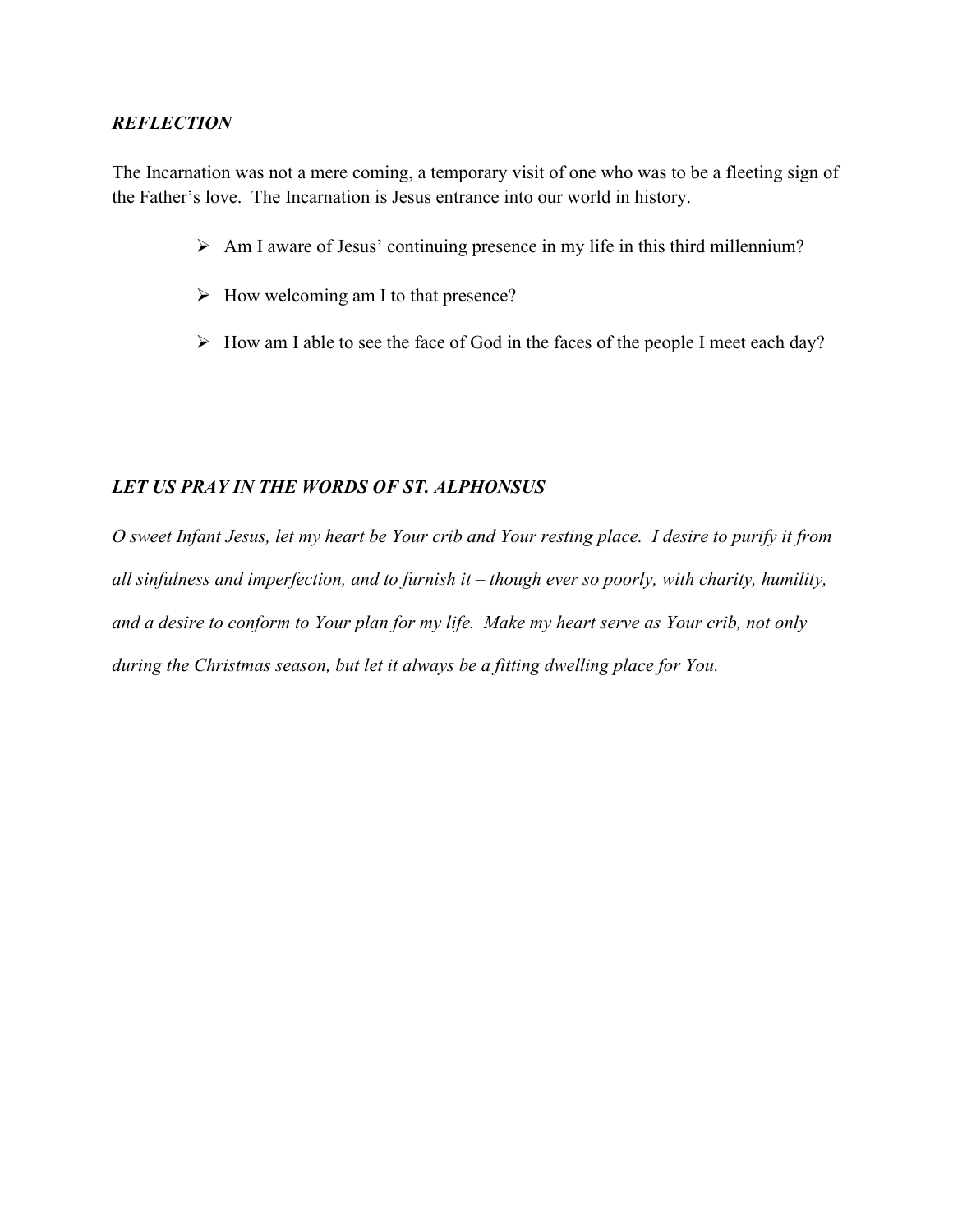## *THE REDEMPTION: THE CROSS*

For St. Alphonsus, the Passion and Death of Jesus had everything to do with this great and abiding love for each one of us. The mystery of Redemption is revealed in a humble God who emptied Himself of Hid Godliness, poured Himself out in His ultimate humanness, and laid down His life upon the cross in a wondrous excess of love. On the cross, the precious cost of our Redemption, Jesus experienced the very depths of darkness, fear and distress,

Alphonsus was deeply aware of the emotional stress involved in all types of human sorrow. He hoped that we would come to know that the God who desires to be so closely involved in our lives, enters our every suffering. Jesus would have us walk through our suffering by His side and in His company, there to experience hope – the hope of newness of life – by virtue of His resurrection. This experience of the Paschal Mystery is an invitation to see the world and ourselves with new eyes: eyes that see life in the midst of death, possibility in the midst of failure, love in the face of lovelessness, and forgiveness in the face of anger and hurt. This is the image and likeness of the crucified God in broken humanity – near and far.

St. Alphonsus saw on the Cross one who died for love of him, a fact that he could not absorb passively as if it were like any other fact. It was something that demanded a response – a response in faith that God is present in all situations and will not abandon us; a response in hope that all will work out for good; and a response in a reciprocal movement of love so that what we have received can be freely given.

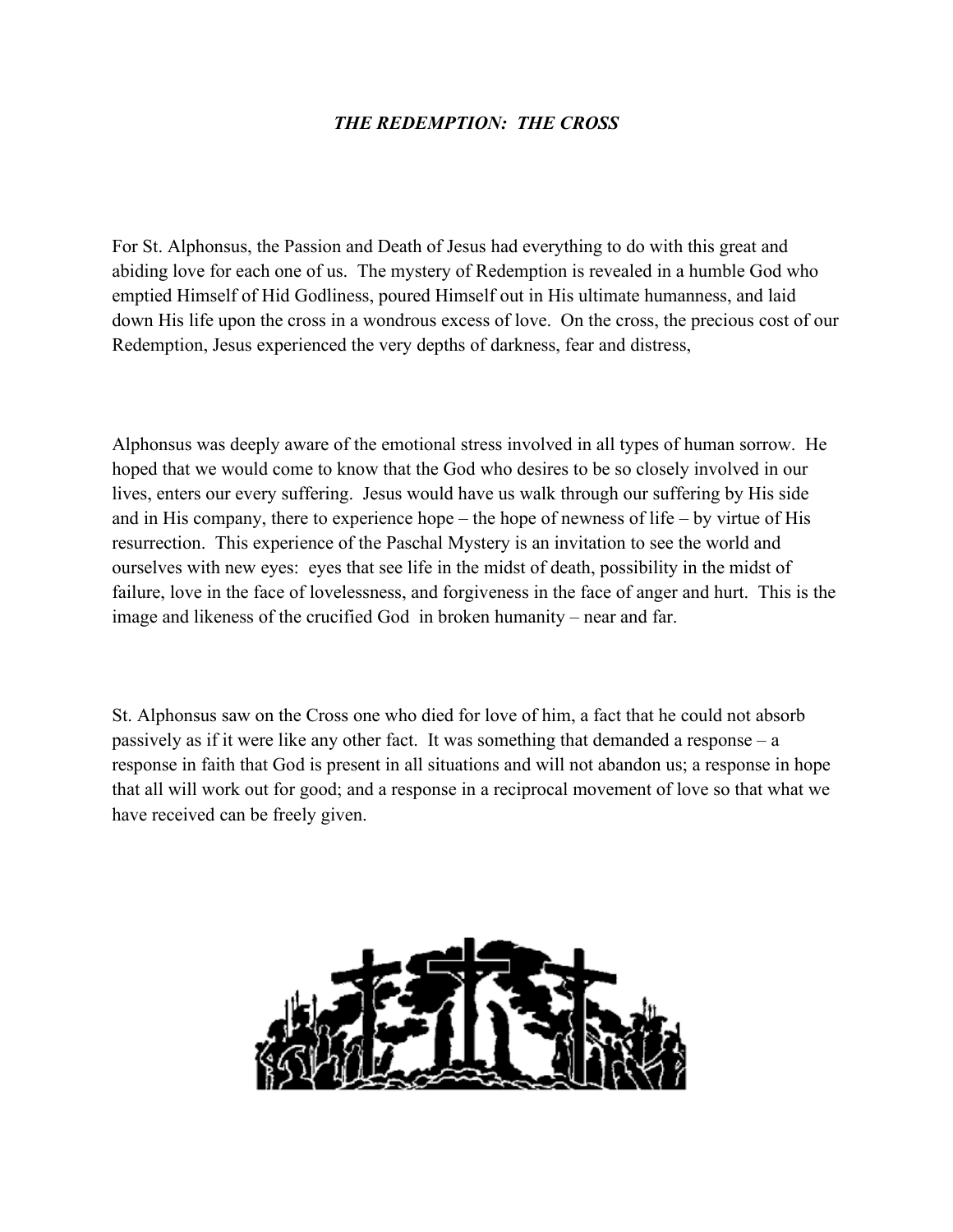The crucifix is the book that all of us must constantly read.

- $\triangleright$  Am I aware of the extreme to which God was willing to go for love of me?
- $\triangleright$  How much of me am I willing to pour out in loving response to so great a love?
- $\triangleright$  Do I know how to recognize the limitless Stations of the Cross where the crucified Christ can be found today?

#### *LET US PRAY IN THE WORDS OF ST. ALPHONSUS*

*My dear Redeemer, I know that You have been close to me for so many years, because You want me to belong to You entirely. Help me to seek only Your love and the fulfillment of Your will. Come, my Love, and consume everything in me that is not You. The same love that made You die on the cross for me makes me want to die to myself. Help me to desire only Your grace and Your holy love. Mary, my mother, I place my hope in your intercession.*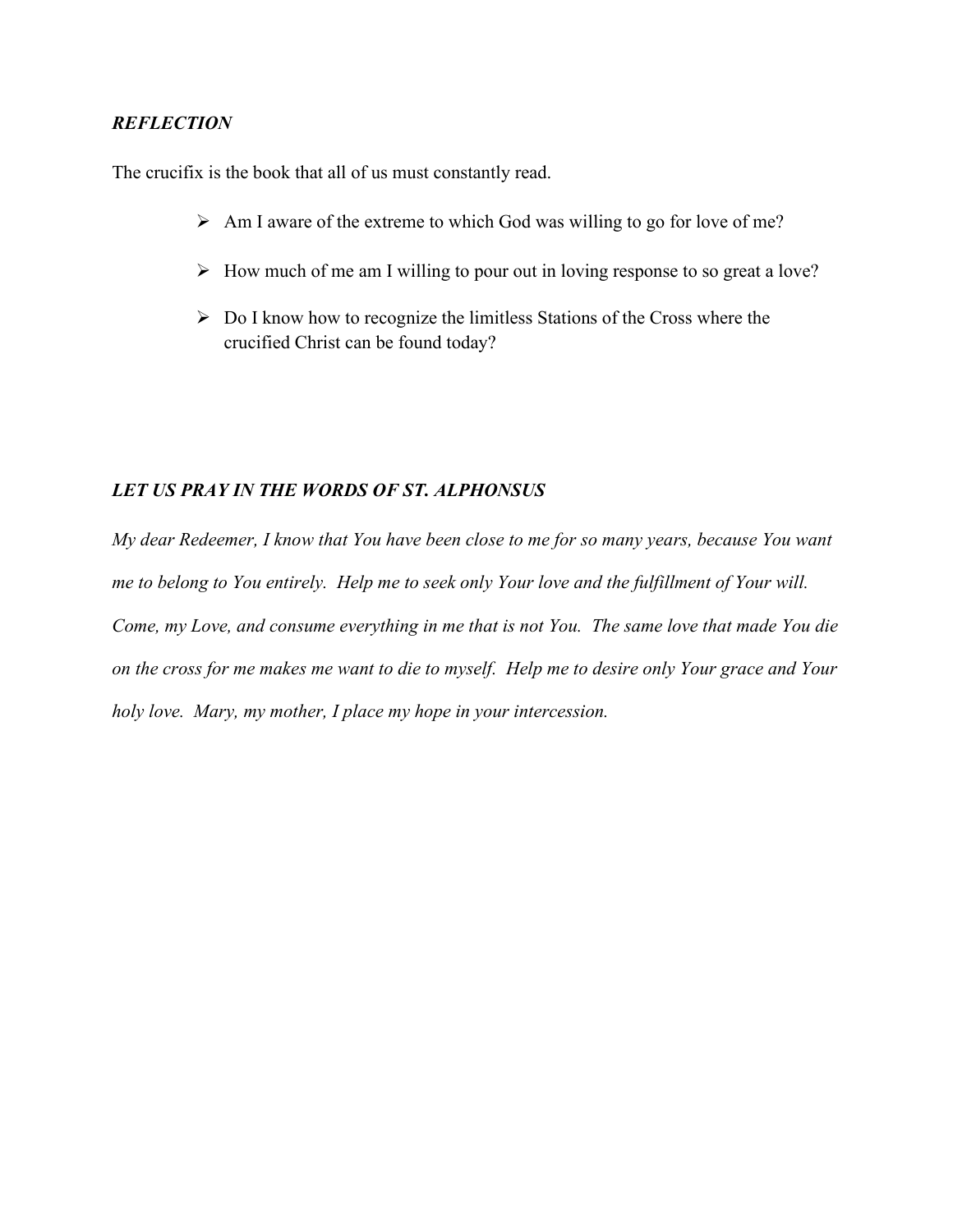## *THE BLESSED SACRAMENT*

St. Alphonsus' devotion to the Eucharist was intense because he saw in it the movement of his own conversion to the Lord. It was in frequent visits to the Blessed Sacrament that he found the basis for closeness to Jesus Christ. He often said that when we visit Jesus iin the Blessed Sacrament we are able to speak as a friend does to a friend.

When St. Alphonsus spoke of the Eucharist, there were always echoes of the Passion. The Eucharist is a memorial to remind us daily of the love that Jesus bore us in dying. But it is more than just a return to something of the past. It is to keep us ever mindful that the love of Jesus on the Cross is the same love that is present and active in the Eucharist. St Alphonsus saw in the Eucharist the presence of the Risen Lord with all His power to save. Moreover, he saw in the Eucharist the best way in which the Lord's love can do its work in us.

If the great commandment is to learn to love God and each other, what better way than to have the Lord of love with us and within us in the Eucharist.

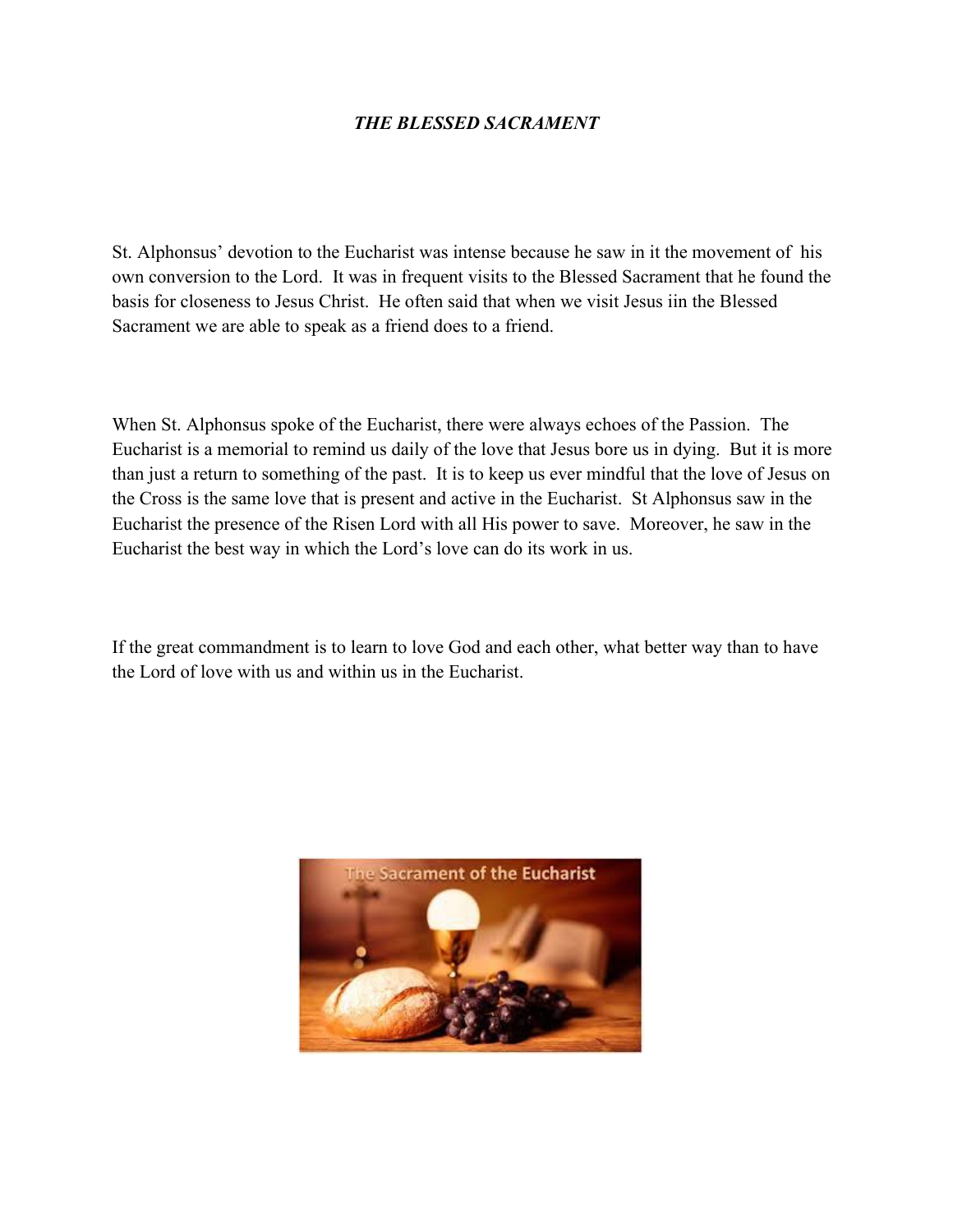Let me take my life to the Blessed Sacrament. Let me be with His presence. Let me listen to His message. Speak, Lord, I love to listen to Your voice.

- $\triangleright$  Do I appreciate Jesus' gift of boundless love in the Eucharist?
- $\triangleright$  Am I generous enough with Jesus to visit the Blessed Sacrament, to speak with Him as a friend?
- $\triangleright$  When I receive the Eucharist, am I conscious of taking the love offered there to those I meet every day?

### *LET US PRAY IN THE WORDS OF ST. ALPHONSUS*

*My Lord Jesus Christ, I believe that You are really here in this Sacrament. Night and day, You remain here compassionate and loving. You call, You wait for, You welcome everyone who comes to visit You. I thank You for all the wonderful graces You have given me. I love You with all my heart. I give You my will, my love, my desires, everything I own. From now on do what You please with me. All I ask is that You love me, that You keep me faithful to the end of my life. I ask for the grace to do Your will exactly as You want it done. Amen.*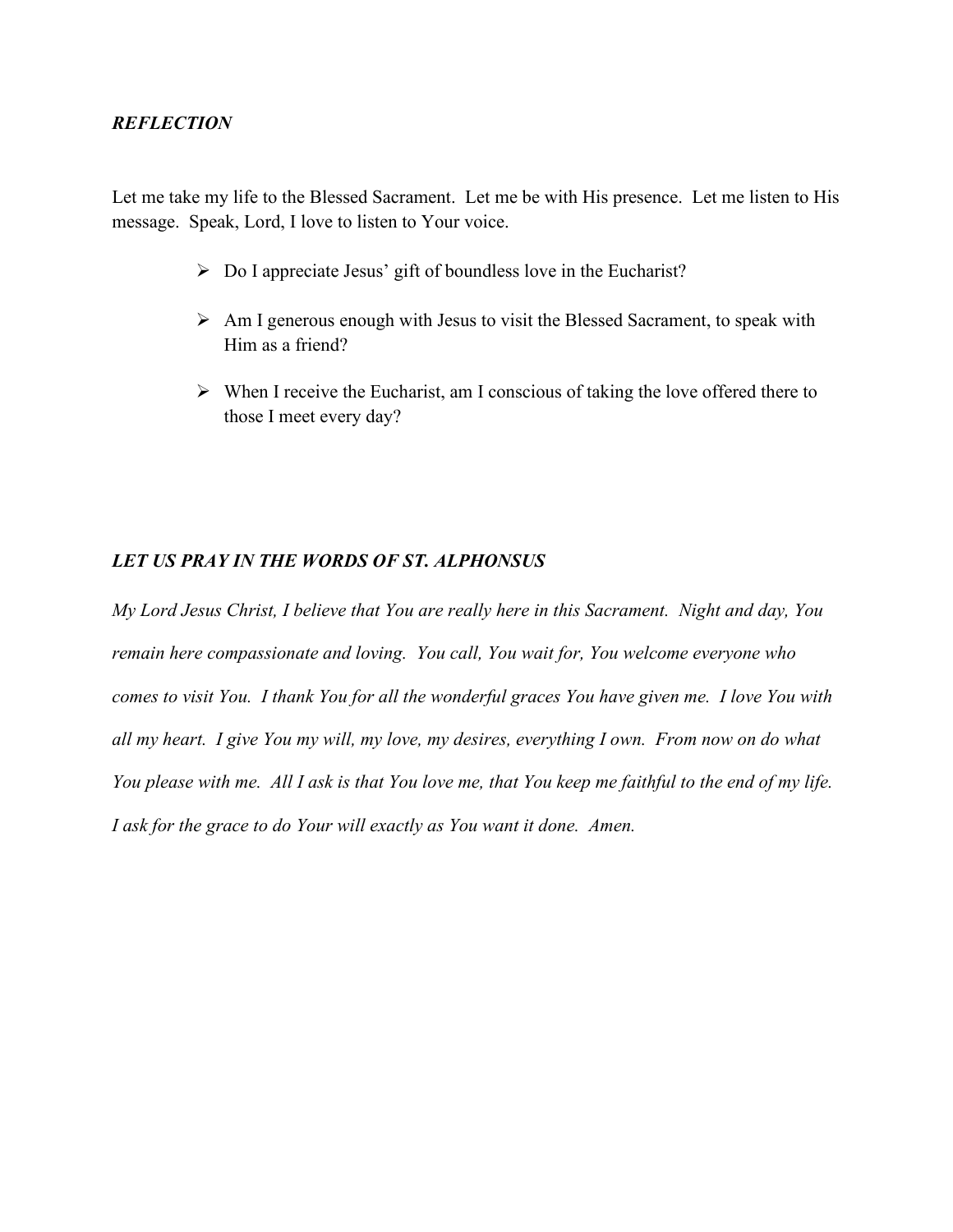## *MARY, MOTHER OF GOD*

St. Alphonsus had a deep devotion and passionate love for Mary, the Mother of God. He believed that the graces and spiritual insights received throughout his life came to him through the hands of Mary. This filled his heart with a strong desire to draw the "little people" of his day into intimate relationship with Mary as their Advocate, their Hope, and their Refuge in time of need. As simply as Mary said at the marriage feast of Cana, "Son, they have no wine," she continues to intercede for us with Jesus. In her tenderness toward us as Mother, Mary is or perpetual help, our closest advocate in our journey to God. "To Jesus, through Mary." All we need to ask.

Trust in God's Providence, exhibited from the moment of her "fiat", guided Mary through the mysteries of her Son's life to the moment of her final "fiat" by the foot of the cross. With deep love, she stood near her Son as a hope for each of us that we might know and love Him. Truly, Mary is the hope of all believers, the one who gives birth to hope in our souls, in our hearts, in our yearnings.

In the midst of life's fears, struggles, anxieties, and doubts, we can fix our eyes on Mary, the brilliant Star that lights our way. As we call her name, and run to her as our Mother of Refuge, Mary hopes that we will recognize her love and her special care for the poor, the lonely, the sick, and the oppressed of our world. Mary, the Blessed Mother of God, reveals to us the loveableness of God and fills us with hope as she leads us through this world's darkness to the eternal light of heaven.

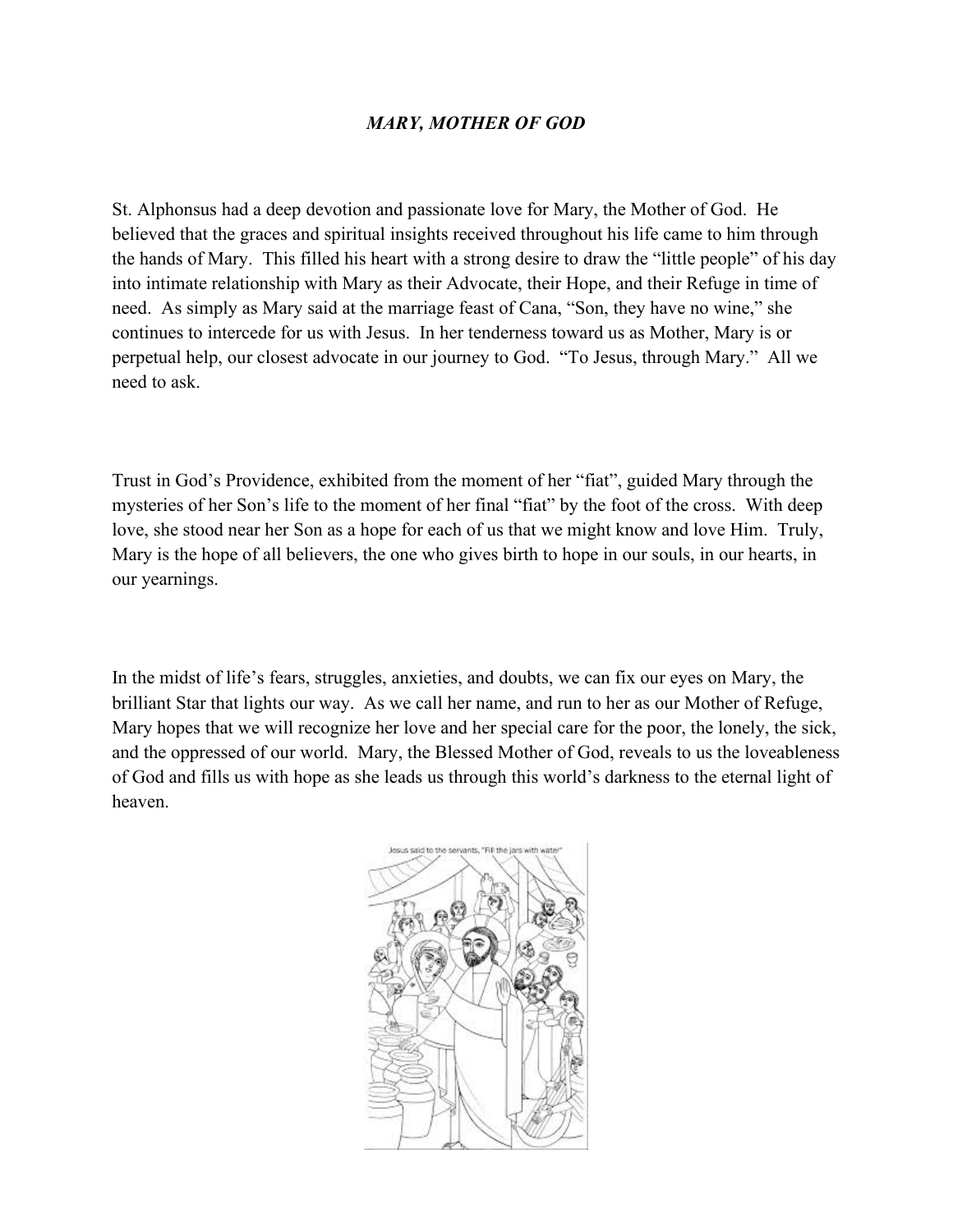Mary is a symbol of the constant help of God, always attentive to our needs and always a sign of fidelity to God.

- $\triangleright$  Is Mary, the Mother of God, a real presence in my life today?
- $\triangleright$  Am I aware of Mary's powerful intercession in time of need?
- $\triangleright$  For whom can I be an advocate or messenger of hope these days?

### *LET US PRAY IN THE WORDS OF ST. ALPHONSUS*

*O sweet Virgin Mary, O tender Advocate, perform your task for me. Do not say that my case is too difficult to be won, for I know, and everybody tells me, that every case, no matter how desperate it may be, if undertaken by you, will never be lost. Will mine be lost? No, I have no fear of this. Who ever was lost who appealed to you? That is why I invoke your help. O my great Advocate, my Refuge, my Mother Mary!*